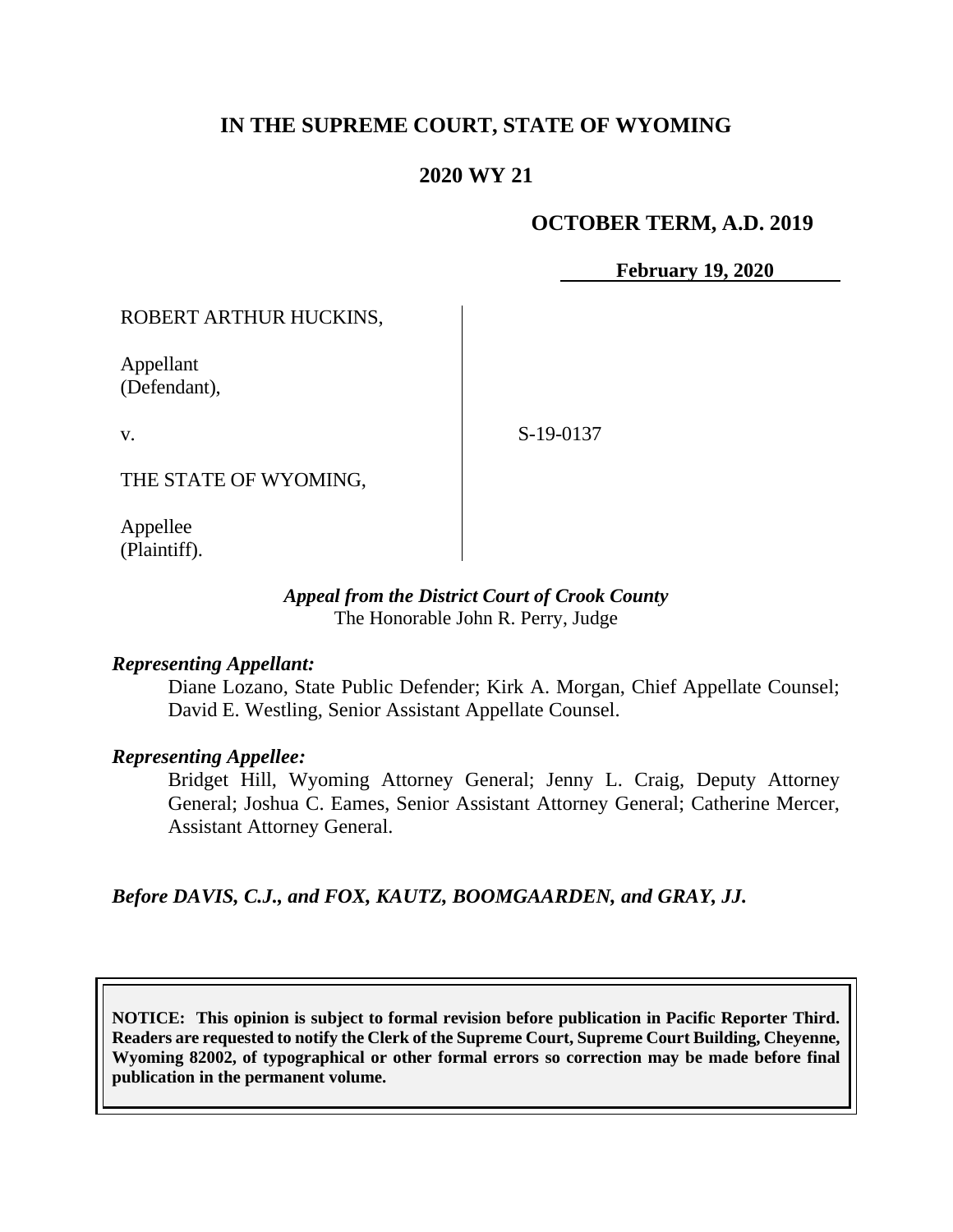## **KAUTZ, Justice.**

[¶1] A jury found Robert Arthur Huckins guilty of felony possession of marijuana. Mr. Huckins claims the State's trial evidence was insufficient to establish he possessed the marijuana. We affirm.

### **ISSUE**

[¶2] Was the trial evidence sufficient to establish Mr. Huckins constructively possessed the marijuana?

## **FACTS**

[¶3] On January 31, 2018, Hulett police officer William Motley was called to the home of Mr. Huckins and his girlfriend Jennifer Baugh for a possible domestic disturbance. Mr. Huckins was not present when the officer arrived. Officer Motley spoke with Ms. Baugh about what precipitated the call to police. She was emotional and seemed to be "on a narcotic or something like that." Ms. Baugh admitted she had smoked marijuana with Mr. Huckins at the home earlier in the evening.

[¶4] When Officer Motley told Ms. Baugh that he was going to arrest her for being under the influence of a controlled substance, she "blurt[ed] out, 'I'll tell you where the weed is.'" She pointed to a white trash bag in the living room. Officer Motley dumped the contents of the bag onto the couch and found DVDs, children's toys and books, and marijuana packaged in three plastic bags and an envelope. Officer Motley seized the marijuana and arrested Ms. Baugh. The total weight of the marijuana was 6.7 ounces.

[¶5] Later that evening, Officer Motley located Mr. Huckins at his father's residence. The officer told Mr. Huckins that he had arrested Ms. Baugh for being under the influence of a controlled substance and for felony possession of marijuana because he found more than three ounces of marijuana in their home. Mr. Huckins said the drugs did not belong to Ms. Baugh; they were his. He claimed to have purchased the marijuana and used it nightly to help him sleep. Mr. Huckins stated he bought marijuana in large quantities so he "didn't have to try to find it when he need[ed] it." He also said he thought marijuana should be legal in Wyoming.

[¶6] The next day, Officer Motley and Department of Family Services case worker Amanda Gaskin met with Mr. Huckins. According to Ms. Gaskin, Mr. Huckins stated he used marijuana daily, Ms. Baugh also used marijuana, and he purchased it in large quantities. Mr. Huckins acknowledged that the large amount of marijuana found by Officer Motley belonged to him.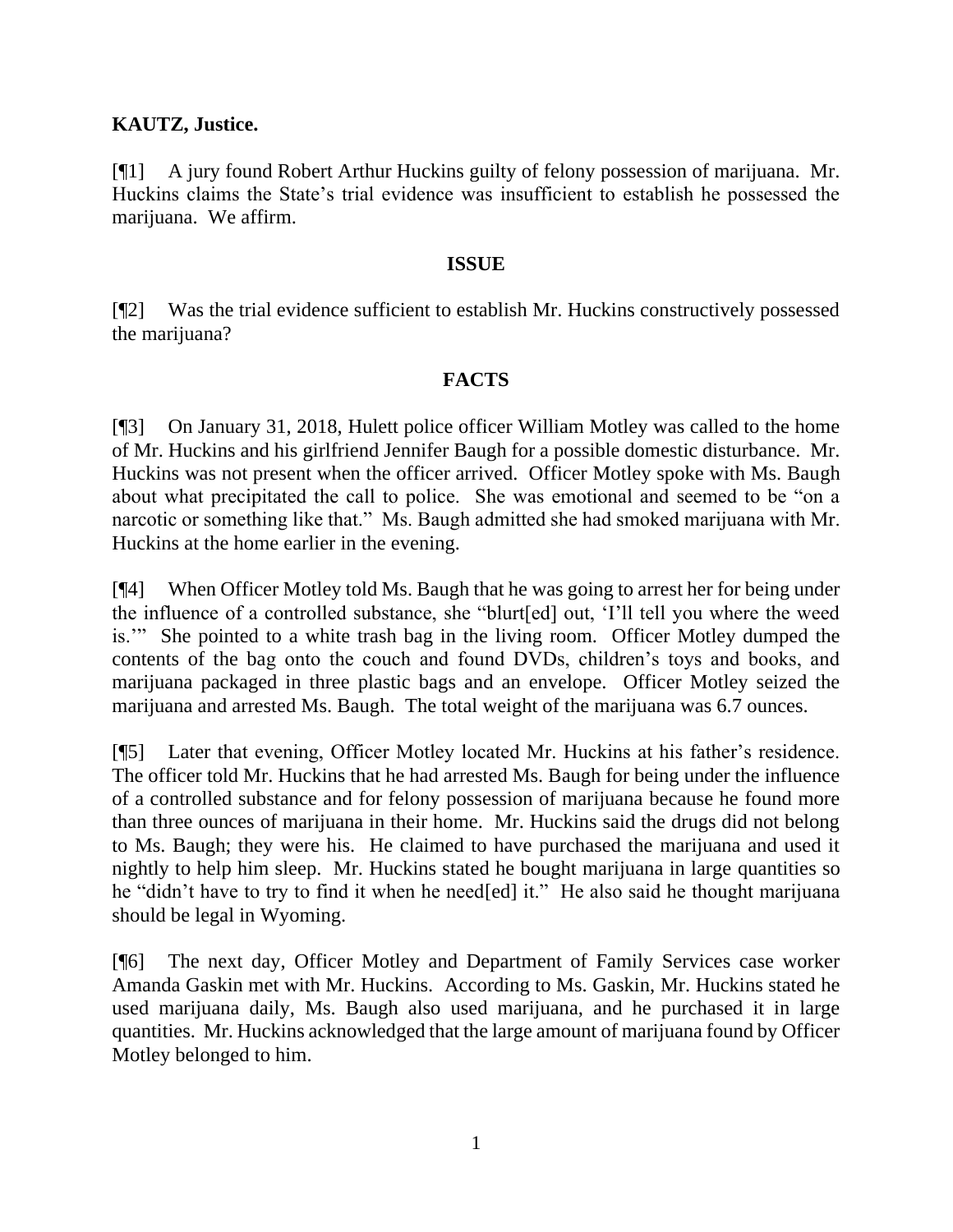[¶7] The State charged Mr. Huckins with felony possession of marijuana. He pleaded not guilty and the matter proceeded to a jury trial. Ms. Baugh testified for the defense. She stated that an hour or two before the "cops got called" on January 31, 2018, she had "kicked [Mr. Huckins] out of the household" permanently. She testified the marijuana seized by Officer Motley that day belonged to her and she had purchased it with funds from her personal bank account. According to Ms. Baugh, Mr. Huckins said the marijuana belonged to him so she would be released from jail to care for their children.

[¶8] On cross-examination, Ms. Baugh admitted she had transferred large sums of money from an account she and Mr. Huckins owned together to her personal account. She stated she and Mr. Huckins had discussed and agreed to buy the marijuana which was later seized by Officer Motley. Ms. Baugh also admitted that, while living at the home, Mr. Huckins knew where the marijuana was stored and could access it whenever he wanted.

[¶9] The jury found Mr. Huckins guilty. The district court sentenced Mr. Huckins to a term of imprisonment of 24 to 48 months, suspended the sentence, and placed him on supervised probation for three years. Mr. Huckins filed a notice of appeal.

## **DISCUSSION**

[¶10] When reviewing a claim that the evidence was insufficient to support a jury's verdict in a criminal trial, we decide whether the evidence could reasonably support the jury's verdict. *Thompson v. State,* 2018 WY 3, ¶ 14, 408 P.3d 756, 760 (Wyo. 2018); *Mraz v. State,* 2016 WY 85, ¶ 19, 378 P.3d 280, 286 (Wyo. 2016). We do not reweigh the evidence or reexamine the credibility of the witnesses. *Id.* Instead, we examine "the evidence in the light most favorable to the State. We accept all evidence favorable to the State as true and give the State's evidence every favorable inference which can reasonably and fairly be drawn from it." *Thompson,* ¶ 14, 408 P.3d at 761 (quoting *Worley v. State,* 2017 WY 3, ¶ 17, 386 P.3d 765, 771 (Wyo. 2017)) (other citations and quotation marks omitted). We "disregard any evidence favorable to the appellant that conflicts with the State's evidence." *Id. See also, Weston v. State,* 2019 WY 113, ¶ 11, 451 P.3d 758, 762 (Wyo. 2019).

[ $[$ [11] Mr. Huckins was convicted of violating Wyo. Stat. Ann. § 35-7-1031(c)(iii) (LexisNexis 2019). Under that statutory provision, it is a felony for a person to knowingly or intentionally have in his possession more than three ounces of marijuana in plant form. *Id. See also, Regan v. State,* 2015 WY 62, ¶ 11, 350 P.3d 702, 705 (Wyo. 2015) (Section  $35-7-1031(c)(iii)$  makes it a felony for any person knowingly or intentionally to possess more than three ounces of a controlled substance in plant form. (brackets and quotation marks omitted)).

[¶12] A person can have actual or constructive possession of a controlled substance. *Regan,* ¶ 12, 350 P.3d at 705; *Sotolongo-Garcia v. State,* 2002 WY 185, ¶ 12, 60 P.3d 687, 689-90 (Wyo. 2002); *Wise v. State,* 654 P.2d 116, 118-19 (Wyo. 1982). Actual possession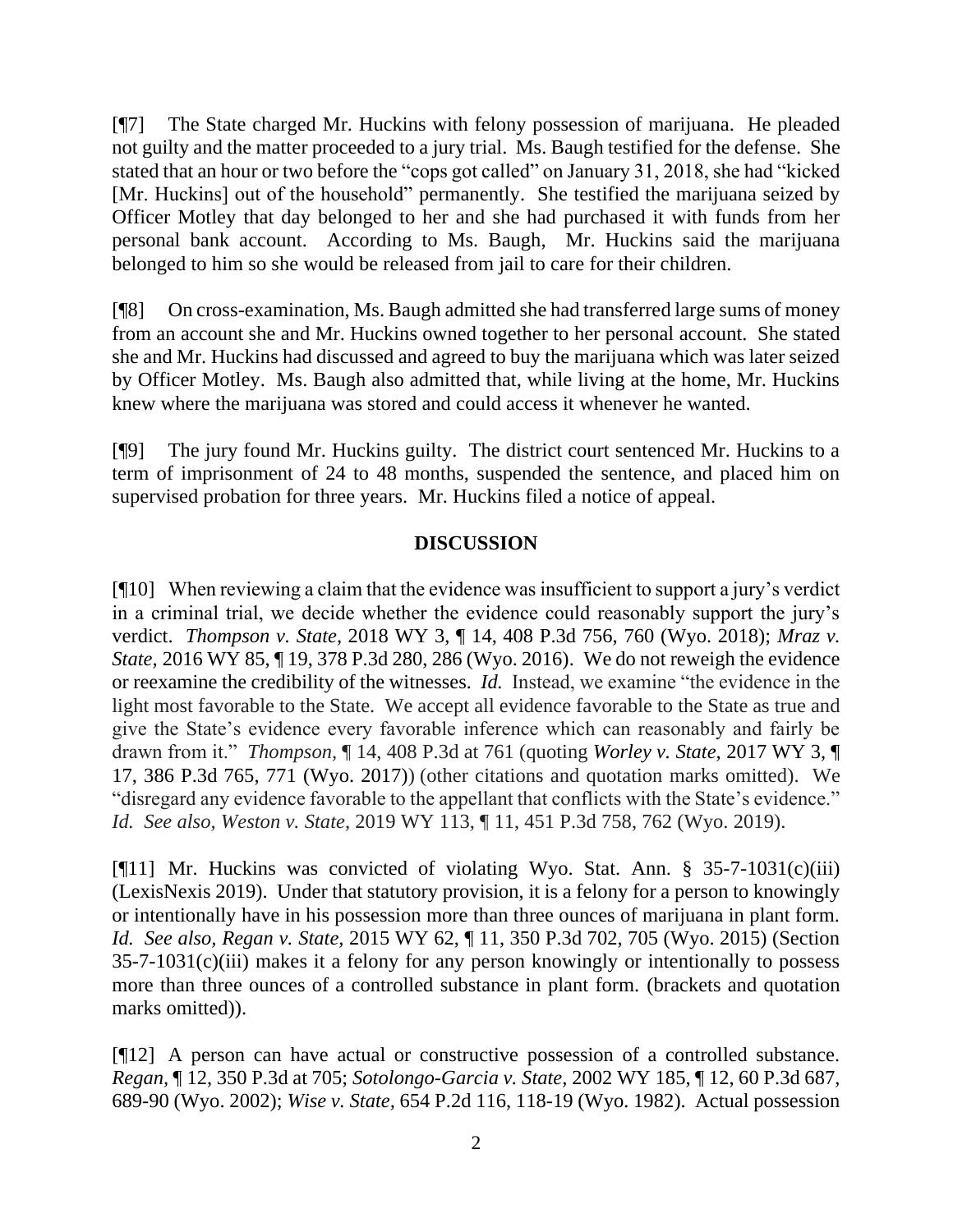of a controlled substance is established when the defendant had direct physical custody over it. *Regan,* ¶ 12, 350 P.3d at 705. *See also*, *Pyles v. State,* 2020 WY 13, ¶ 8, \_\_\_ P.3d \_\_\_\_\_ (Wyo. 2020) ("A person has actual possession of a controlled substance when he has direct physical custody over it."). Constructive possession of a controlled substance is established when the defendant either "'individually or jointly with another exercised dominion and control over the substance, had knowledge of its presence, and [had] knowledge that the substance was a controlled substance.'" *Taylor v. State,* 2011 WY 18, ¶ 11, 246 P.3d 596, 599 (Wyo. 2011) (quoting *Cureton v. State,* 2007 WY 168, ¶ 16, 169 P.3d 549, 552 (Wyo. 2007)). To prove a defendant had control of the substance, the State must show he had an "'appreciable ability to guide [its] destiny.'" *Regan,* ¶ 18, 350 P.3d at 706 (quoting *United States v. Al-Rekabi,* 454 F.3d 1113, 1118 (10th Cir. 2006)).

[¶13] Although the district court instructed the jury on the concepts of actual and constructive possession, the State focused on the theory that Mr. Huckins had constructive possession of the marijuana on January 31, 2018. Constructive possession "'may be proved by circumstantial evidence linking together a series of facts allowing a reasonable inference that the defendant had the requisite knowledge and control of the substance.'" *Taylor,* ¶ 11, 246 P.3d at 599-600 (quoting *Cureton,* ¶ 16, 169 P.3d at 552). "When determining whether sufficient evidence was presented demonstrating constructive possession, the Court must consider the totality of the circumstances." *Taylor,* ¶ 11, 246 P.3d at 600 (citing *Urrutia v. State,* 924 P.2d 965, 967 (Wyo. 1996)).

[¶14] The trial evidence was clearly sufficient to support the jury's conclusion that, on January 31, 2018, Mr. Huckins constructively possessed more than three ounces of marijuana. Mr. Huckins does not claim the State failed to prove that he knew there was marijuana in the house or that he knew it was a controlled substance, and the evidence on those two factors is clear. Mr. Huckins knew the marijuana was present in the house because he admitted to using it daily and Ms. Baugh testified she and Mr. Huckins had smoked it on January 31, 2018. Mr. Huckins obviously knew marijuana was a controlled substance because he told Officer Motley that he thought it should be legal in Wyoming.

[¶15] Mr. Huckins claims the State did not prove he exercised dominion and control over the marijuana because Ms. Baugh testified she had permanently kicked him out of the house a couple of hours before Officer Motley arrived and Mr. Huckins had no right to access the marijuana after that. Mr. Huckins' argument overlooks that he was charged with having possession of the marijuana on January 31, 2018. The undisputed evidence showed that Mr. Huckins had dominion and control over the marijuana on that day prior to being kicked out of the house. Ms. Baugh stated that, while Mr. Huckins was living at the home, he knew where the marijuana was stored and could access it whenever he wanted.

[¶16] Mr. Huckins also points out that there was conflicting evidence about who owned the marijuana because Ms. Baugh claimed she had purchased the marijuana and it belonged to her. Her testimony obviously contradicted his statement that the marijuana belonged to